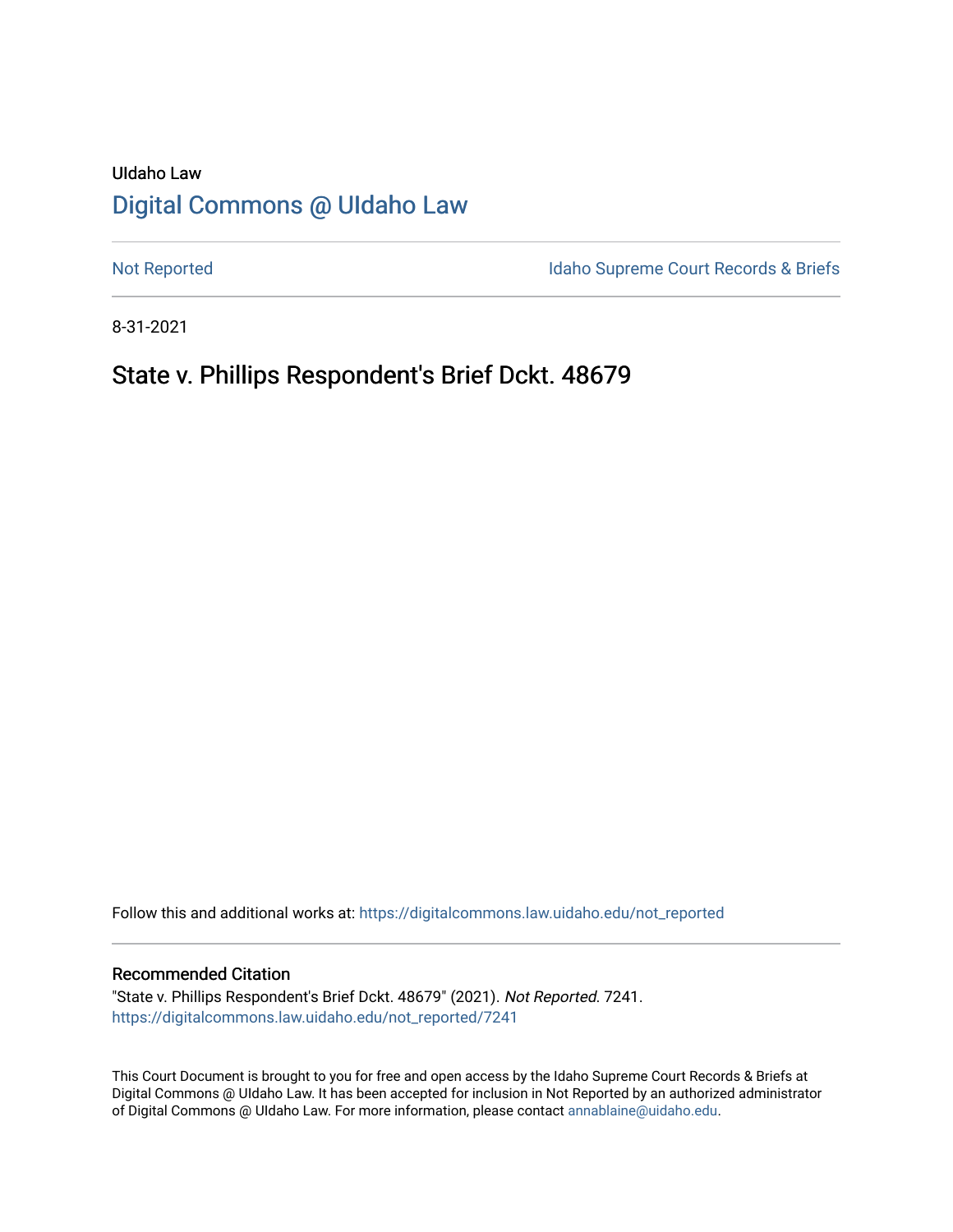Electronically Filed 8/31/2021 4:06 PM Idaho Supreme Court Melanie Gagnepain, Clerk of the Court By: Brad Thies, Deputy Clerk

LAWRENCE G. WASDEN Attorney General State of Idaho

MARK A. KUBINSKI Deputy Attorney General Chief, Criminal Law Division

KACEY L. JONES Deputy Attorney General P. O. Box 83720 Boise, Idaho 83720-0010 (208) 334-4534 E-mail: ecf@ag.idaho.gov

## IN THE SUPREME COURT OF THE STATE OF IDAHO

| STATE OF IDAHO,         |                           |
|-------------------------|---------------------------|
|                         | NO. 48679-2021            |
| Plaintiff-Respondent,   |                           |
|                         | Ada County Case No.       |
| V.                      | CR01-20-29388             |
|                         |                           |
| TIMMY PRESTON PHILLIPS, |                           |
|                         | <b>RESPONDENT'S BRIEF</b> |
| Defendant-Appellant.    |                           |
|                         |                           |

Has Phillips failed to show that the district court abused its discretion when it sentenced him to seven years with one year fixed for possession of a controlled substance?

## ARGUMENT

## Phillips Has Failed To Show That The District Court Abused Its Sentencing Discretion

A. Introduction

Law enforcement conducted a traffic stop of a vehicle for making an illegal u-turn. (R.,

p.12.) Phillips was the driver and sole occupant of the vehicle. (R., p.12.) A drug dog alerted to

the vehicle. (R., p.12.) Inside, officers located drug paraphernalia, including small plastic baggies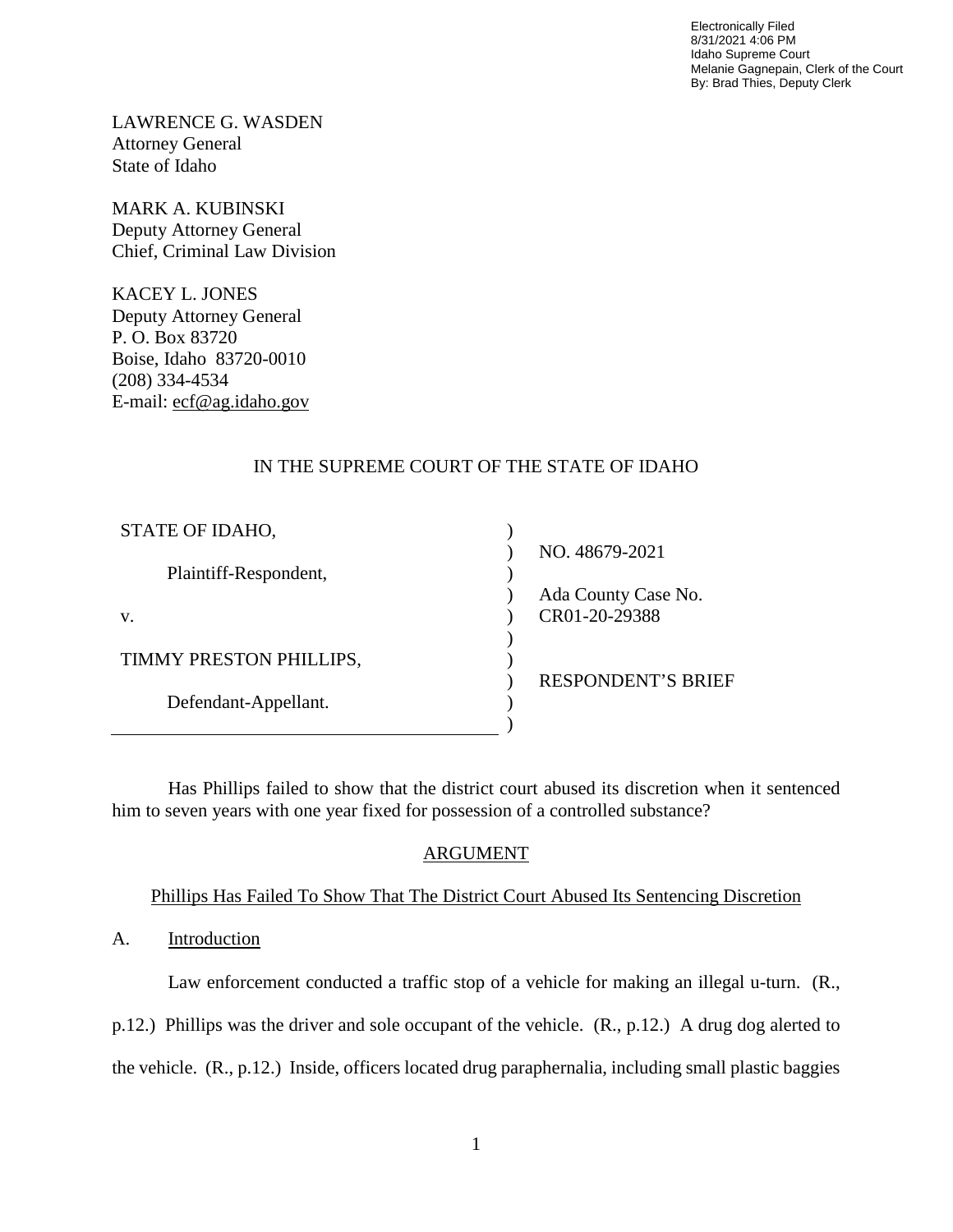and a digital scale. (R., p.12.) Phillips consented to a search of his person; officers found a glass pipe with burnt residue and a small plastic baggie containing methamphetamine. (R., pp.12, 50.)

The state charged Phillips with possession of a controlled substance and possession of paraphernalia. (R., pp.50-51.) Pursuant to a plea agreement, Phillips pleaded guilty to possession of a controlled substance in this case; in exchange, the state dismissed the paraphernalia charge in this case and the entirety of another pending case against Phillips, and agreed not to seek a persistent violator enhancement.<sup>[1](#page-2-0)</sup> (R., pp.65-67; Tr., p.14, L.9 – p.15, L.18.) The district court sentenced Phillips to seven years with one year fixed.  $(R., pp.73-75; Tr., p.33, L.25 - p.34, L.3.)$ Phillips filed a timely notice of appeal. (R., pp.83-84.)

### B. Standard Of Review

 $\overline{a}$ 

The length of a sentence is reviewed under an abuse of discretion standard considering the defendant's entire sentence. State v. Oliver, 144 Idaho 722, 726, 170 P.3d 387, 391 (2007) (citing State v. Strand, 137 Idaho 457, 460, 50 P.3d 472, 475 (2002); State v. Huffman, 144 Idaho 201, 159 P.3d 838 (2007)). Where a sentence is within statutory limits, the appellant bears the burden of demonstrating that it is a clear abuse of discretion. State v. Baker, 136 Idaho 576, 577, 38 P.3d 614, 615 (2001) (citing State v. Lundquist, 134 Idaho 831, 11 P.3d 27 (2000)). In evaluating whether a lower court abused its discretion, the appellate court conducts a four-part inquiry, which asks "whether the court: (1) correctly perceived the issue as one of discretion; (2) acted within the outer boundaries of its discretion; (3) acted consistently with the legal standards applicable to the specific choices available to it; and (4) reached its decision by the exercise of reason." State v.

<span id="page-2-0"></span><sup>&</sup>lt;sup>1</sup> The state agreed to dismiss case number CR01-20-35978, in which Phillips was charged with possession of heroin, possession of methamphetamine, possession of paraphernalia, and providing false information to law enforcement. (R., pp.65-66.)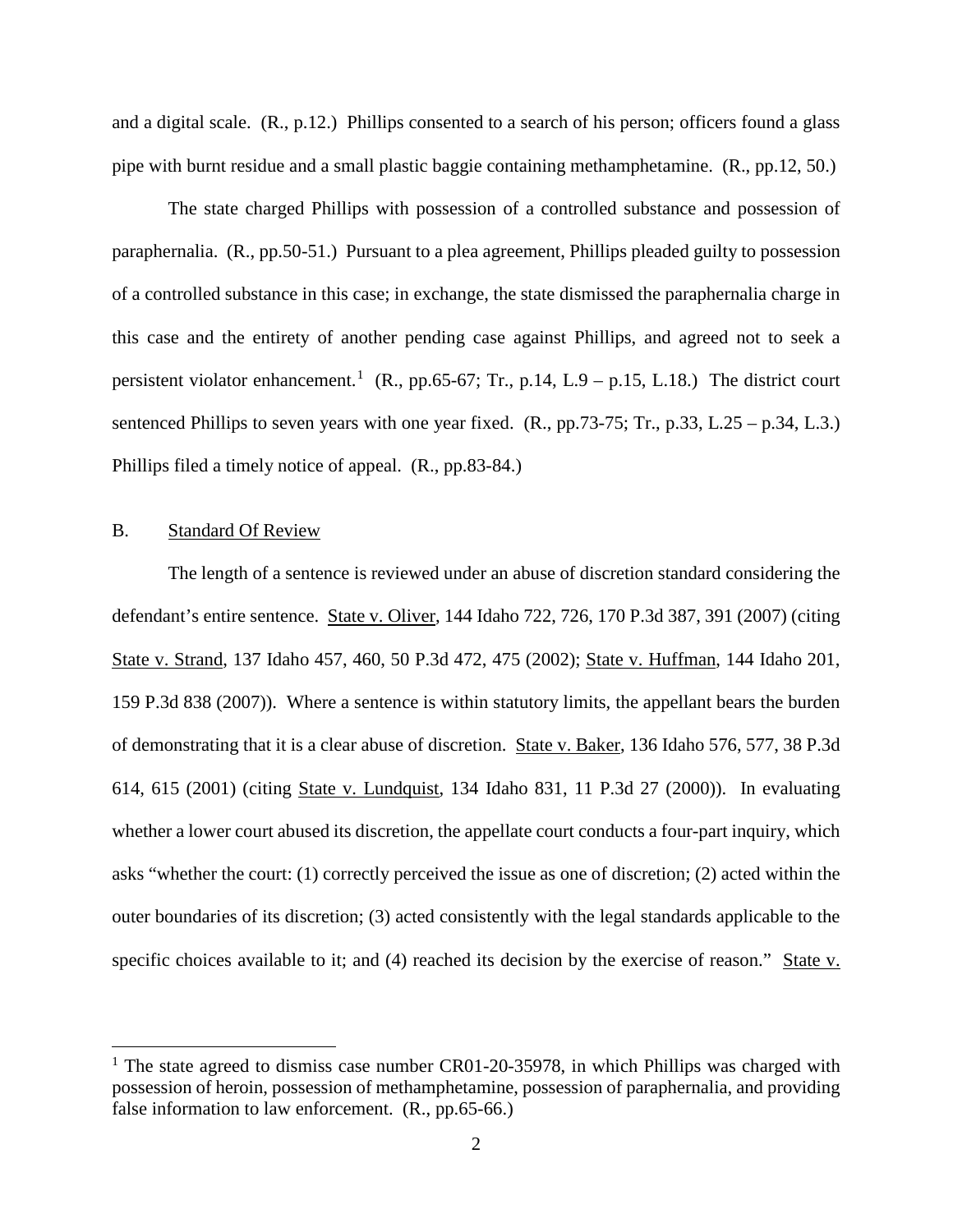Herrera, 164 Idaho 261, 272, 429 P.3d 149, 160 (2018) (citing Lunneborg v. My Fun Life, 163 Idaho 856, 863, 421 P.3d 187, 194 (2018)).

#### C. Phillips Has Shown No Abuse Of The District Court's Discretion

To bear the burden of demonstrating an abuse of discretion, the appellant must establish that, under any reasonable view of the facts, the sentence was excessive. State v. Farwell, 144 Idaho 732, 736, 170 P.3d 397, 401 (2007). In determining whether the appellant met this burden, the court considers the entire sentence but presumes that the determinate portion will be the period of actual incarceration. State v. Bailey, 161 Idaho 887, 895, 392 P.3d 1228, 1236 (2017) (citing Oliver, 144 Idaho at 726, 170 P.3d at 391). "When reviewing the reasonableness of a sentence, this Court conducts an independent review of the record, giving consideration to the nature of the offense, the character of the offender and the protection of the public interest." State v. McIntosh, 160 Idaho 1, 8, 368 P.3d 621, 628 (2015). To establish that the sentence was excessive, the appellant must demonstrate that reasonable minds could not conclude the sentence was appropriate to accomplish the sentencing goals of protecting society, deterrence, rehabilitation, and retribution. Farwell, 144 Idaho at 736, 170 P.3d at 401. "'In deference to the trial judge, this Court will not substitute its view of a reasonable sentence where reasonable minds might differ.'" State v. Matthews, 164 Idaho 605, 608, 434 P.3d 209, 212 (2018) (quoting State v. Stevens, 146 Idaho 139, 148-49, 191 P.3d 217, 226-27 (2008)).

The sentence is reasonable in light of Phillips' pattern of criminal behavior. Phillips has nine prior felony convictions for crimes including trafficking in a controlled substance, possession of a controlled substance with the intent to deliver, possession of a controlled substance, theft by deception, grand theft, and burglary. (PSI, pp.8-11.) In addition, he has seventeen prior misdemeanor convictions, many of which were drug related, including possession of a controlled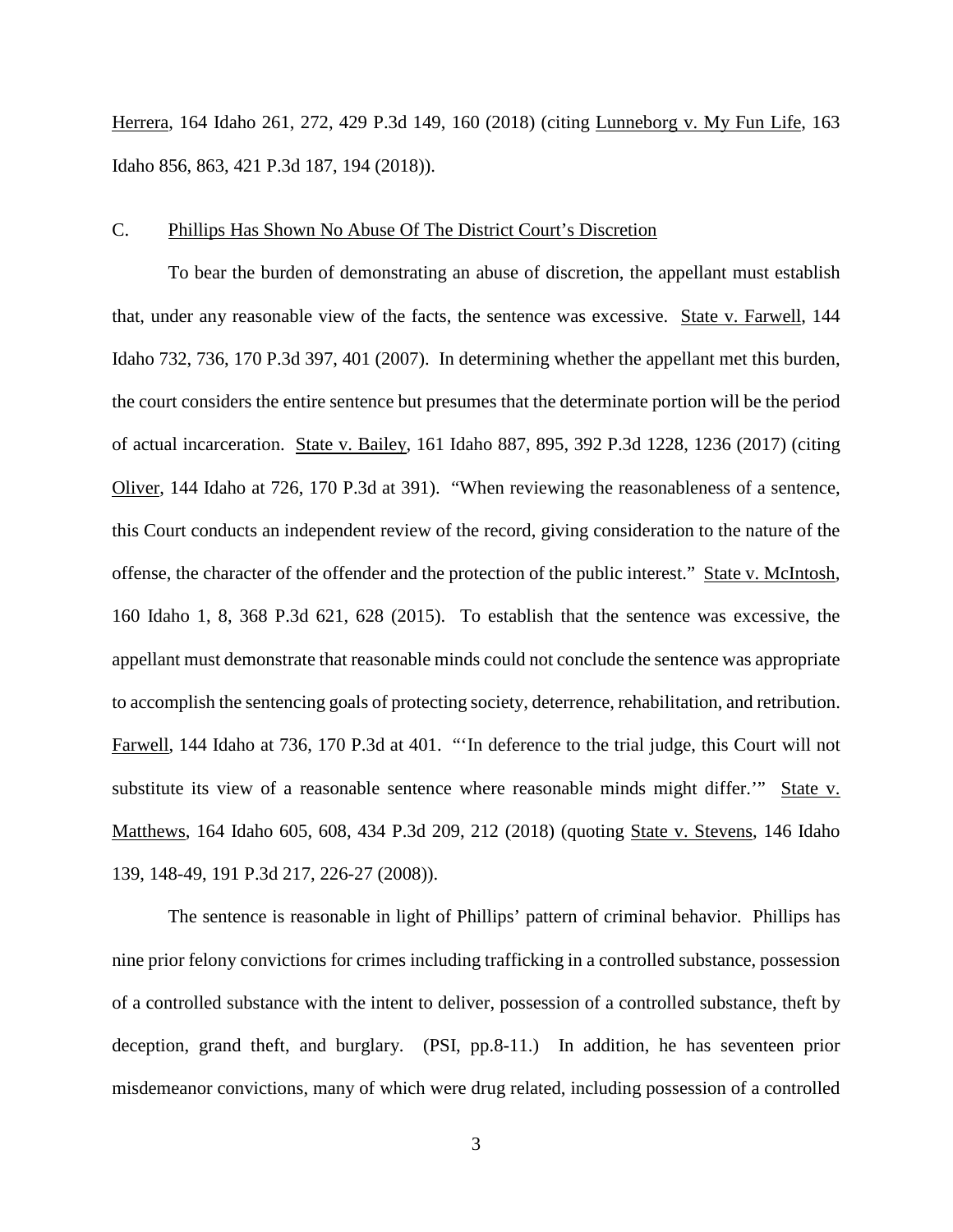substance and possession of drug paraphernalia. (PSI, pp.9-11.) Phillips had been in and out of custody in the years preceding his conviction in this case. Phillips was incarcerated from 2009 until his release in December of 2016. (PSI, p.12.) In August of 2017, he was incarcerated again and remained in custody until October of 2018. (PSI, p.12.) Two months later, Phillips violated the terms of his parole and he returned to custody from April of 2019 to May of 2020. (PSI, p.12.) In July of 2020, Phillips was arrested for possession of methamphetamine in this case; in September, Phillips was arrested for possession of heroin, methamphetamine, and drug paraphernalia in the case that was dismissed pursuant to the plea agreement. (PSI, pp.12, 55.) He was on parole at the time. (PSI, p.3.) During the pendency of this case, Phillips violated his pretrial release conditions by, among other things, failing to report for urinalysis testing multiple times and testing positive for amphetamine and methamphetamine. (R., pp.28-30.) Unsurprisingly, Phillips scored as a high risk to reoffend. (PSI, p.2.) The PSI noted that "Phillips has an extensive criminal record and has proven to be unsuccessful when supervised in the community" and therefore he did "not appear to be a candidate for community supervision." (PSI, p.14.)

The district court properly considered the objectives of criminal sentencing. The district court noted that Phillips failed to comply with the terms of his parole and pretrial release and failed to take advantage of available treatment opportunities. (Tr., p.32, Ls.7-23.) The district court concluded that Phillips posed a risk to the community, given that he "tend[s] to manifest [drug] addiction in ways that harm others," such as committing property theft crimes to support his drug habit. (Tr., p.33, Ls.1-6.) It also noted that Phillips had been undeterred from continued criminal behavior despite past criminal sentences and rehabilitative opportunities. (Tr., p.33, Ls.7-11.) The district court emphasized that the sentence imposed was necessary to protect the community, and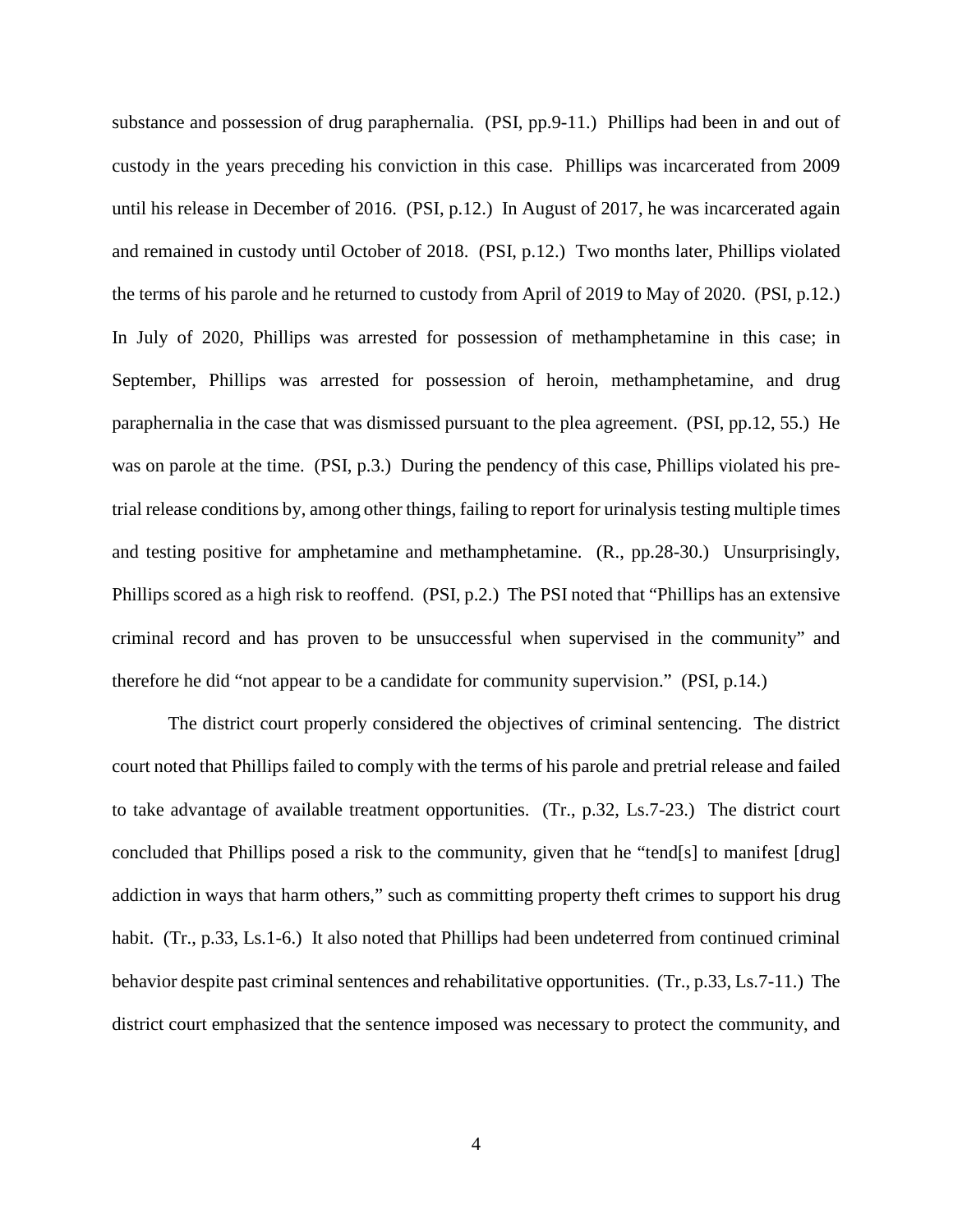not merely to punish Phillips. (Tr., p.33, Ls.12-14.) The district court did not abuse its discretion when it imposed a sentence of seven years with one year fixed.

Phillips argues that the sentence is excessive "in light of the mitigating factors, including his substance abuse issues and acceptance of responsibility." (Appellant's brief, pp.4-7.) These mitigating factors do not warrant a lesser sentence. Phillips' substance abuse was documented in the PSI, as was the fact that he had completed numerous substance abuse treatment programs in the past but continued to use drugs. (PSI, pp.5, 7-8, 15.) The district court noted that Phillips would have access to treatment while in custody. (Tr., p.33, Ls.14-16.) Moreover, the PSI noted that Phillips "[e]xpressed remorse for his action," but "justifies his actions and takes minimal responsibility." (PSI, p.4.) The district court considered these mitigating factors and reasonably concluded that a period of incarceration was appropriate. Phillips has failed to show any abuse of the district court's sentencing discretion.

#### **CONCLUSION**

The state respectfully requests this Court to affirm the judgment of the district court. DATED this 31st day of August, 2021.

> /s/ Kacey L. Jones KACEY L. JONES Deputy Attorney General